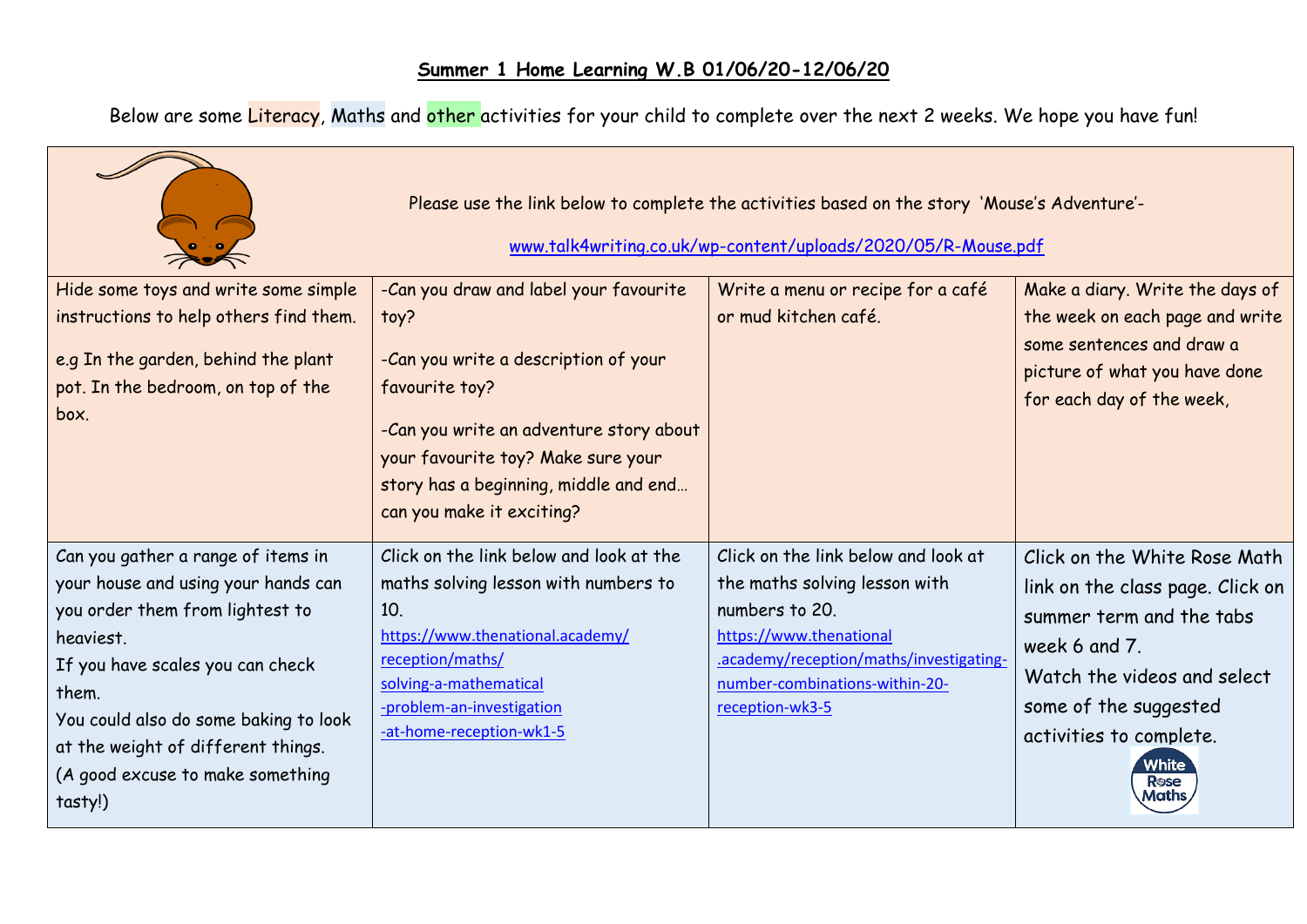Can you use the shapes below to draw your own 2D picture – can you describe to an adult which shapes you have used.



If you are confident in 2D shapes Can you look at 3D shapes below

Can you name the shapes?

Talk about the properties of each shape, how many faces, edges and vertices do they have? Eg a cube has 6 faces A cubes has 12 edges A cube has 8 vertices

Draw a picture of a real life object that is a 3D shape.



Use the Read it make it write it sheet below (or make your own) to practice making and writing numbers and sums.

Get an adult to write a number 1-20 in the top box. Then find items to make the number in different ways.

Then practice drawing and writing the number in the box at the bottom.



Use the Read it make it write it sheet below (or make your own) to practice making and writing sums.

Get an adult to write a number a simple addition or subtraction sum in the top box. Then find items to make the sum. Use the items to help you work out the answer to the sum and write it in the box at the bottom.

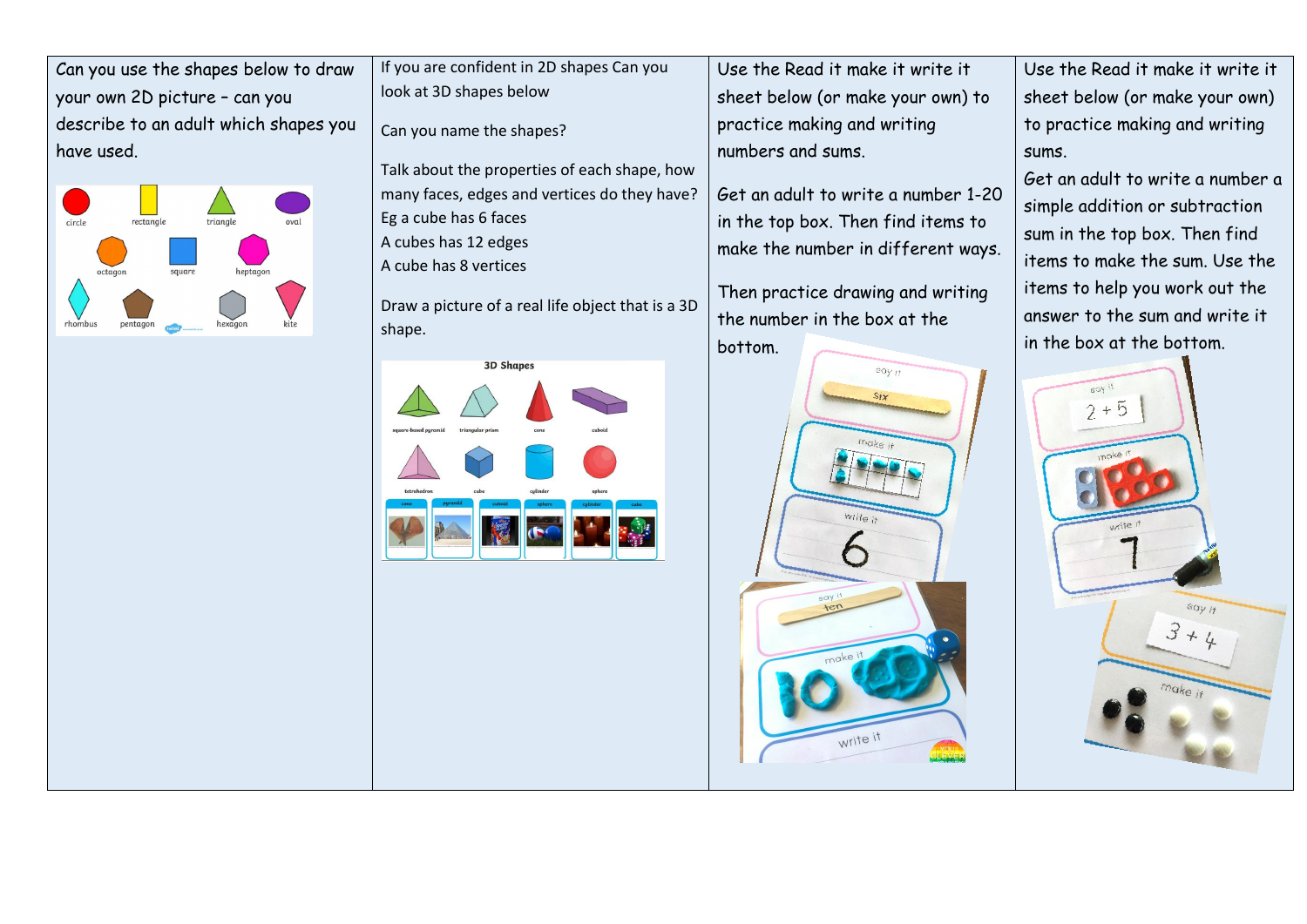Make a foil boat. How many pennies can it hold before it capsizes?



Can you do some observational drawings or paintings of a flower?



Can you build a shoe tower ? How tall can you make it? You can use any type of shoe but no other resources to support it. Can you challenge someone in your house to see who can build the biggest?



Can you make an indoor Frisbee game ?

Cut out the centre of a paper plate and attach an empty kitchen roll to a full plate.

Throw the disc and see if you can get it to drop over the Kitchen Roll. Take a step back each time and see from how far away you can still get it over the roll.

Thank you for your support.

The Reception Team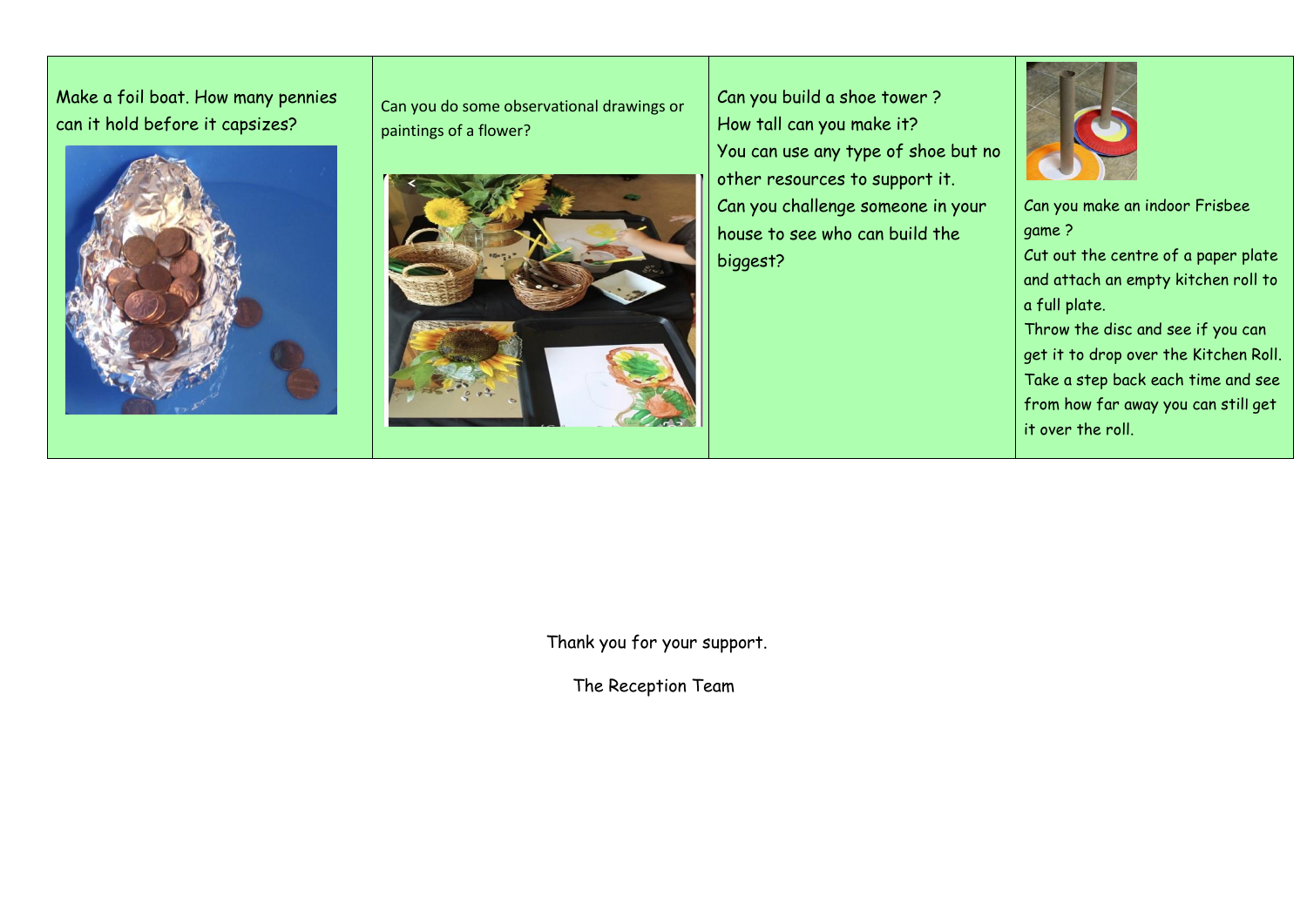## 10 frames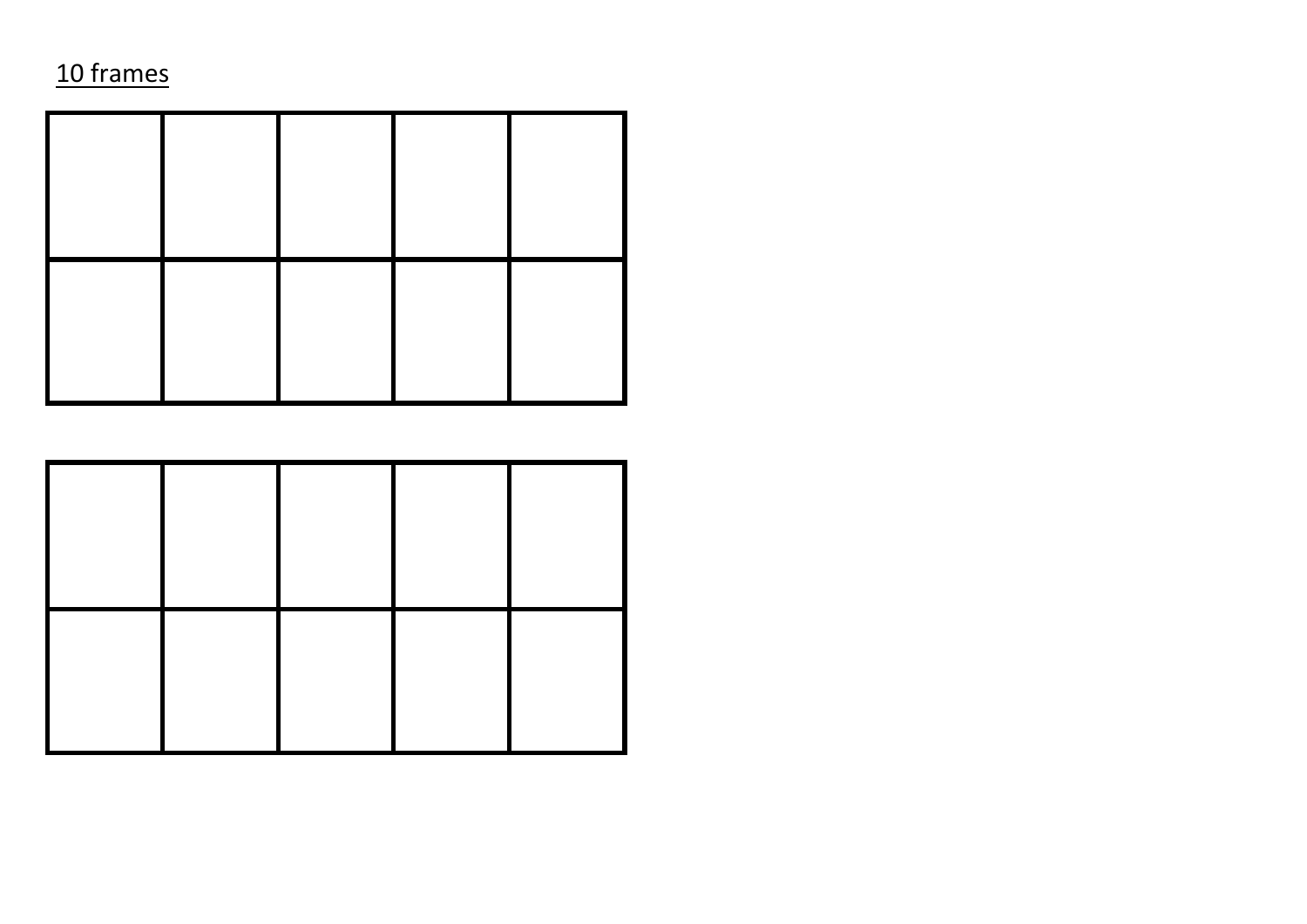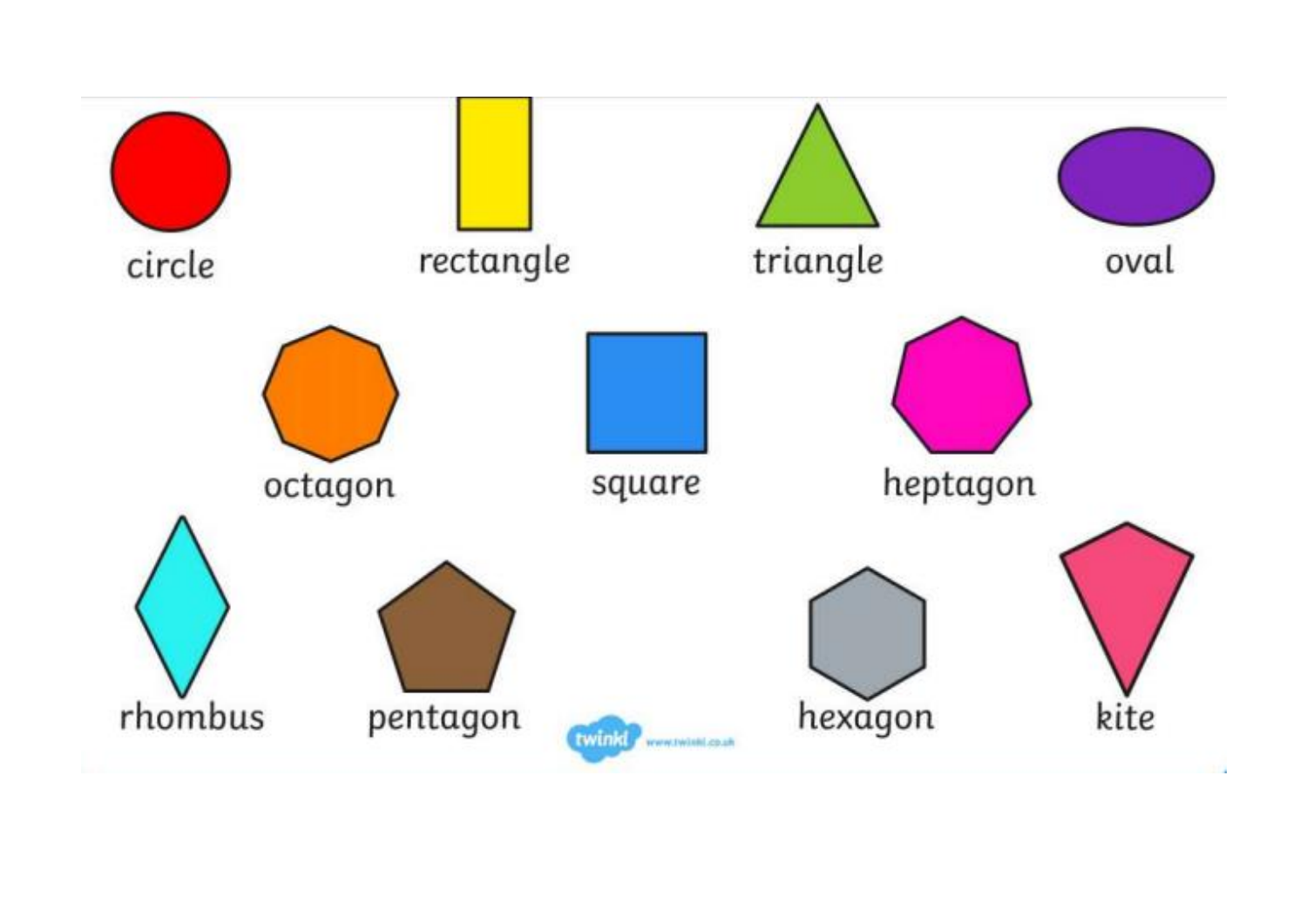